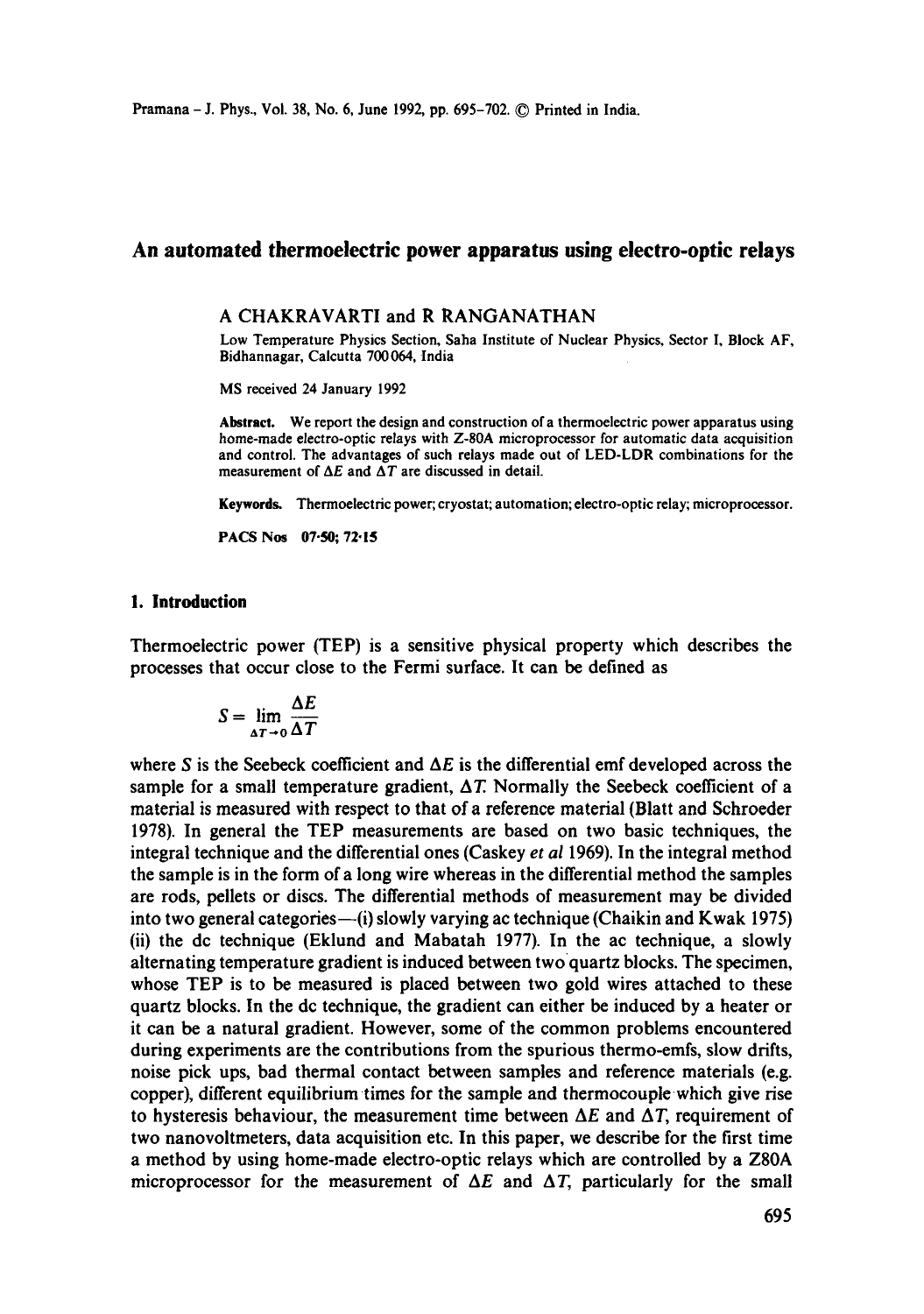## 696 *A Chakravarti and R Ranganathan*

temperature gradient  $\Delta T$  (from  $-0.5$  K to  $+0.5$  K) and also for data acquisition, using single (K 181) nanovoltmeter. We show that the common problems as described above can be minimized by using such an inexpensive arrangement.

# **2. Experimental system**

## 2.1 *The cryostat*

The basic features of the cryostat are essentially the same as that reported in our earlier reference (Chakravarti *et al* 1991). The sample holder assembly is enclosed in a thin walled stainless steel tube ( $l = 1075$  mm,  $\phi = 39$  mm) which forms the exchange gas space of the cryostat. The sample holder is cooled by allowing helium exchange gas into the exchange gas space, thus placing the sample in thermal contact with the cryogen. To stabilize the temperature, the exchange gas is pumped out to a high vacuum ( $\sim 10^{-5}$  torr) and by supplying small currents to the two heaters on the sample holder, the required temperature can be attained.

# 2.2 *Sample holder*

The details of the sample holder are shown in figure 1. The sample holder is suspended inside the exchange gas space by a stainless steel tube  $(l = 952 \text{ mm}, \phi = 10 \text{ mm})$ . It is made out of two pieces of copper. The bottom block has a groove for winding the bottom heater (BHTR--RT resistance 42.2 $\Omega$ ). It is attached to the top block with the help of three cotton fibre rods. The cotton fibre rods serve to isolate the bottom block electrically from the rest of the cryostat and also provide mechanical stability at low temperatures. Due to the threads cut on the rods, it is possible to adjust the gap between the top and bottom copper blocks according to the dimensions of the sample which fits between the top and bottom discs. The maximum gap allowable between the blocks in our set up is 14mm. A copper disc is attached with low temperature stycast (2850 FT Emerson & Cumming) to the bottom end of the top copper block. This stycast layer serves the purpose of isolating the top copper disc



Figure 1. Details of the sample holder.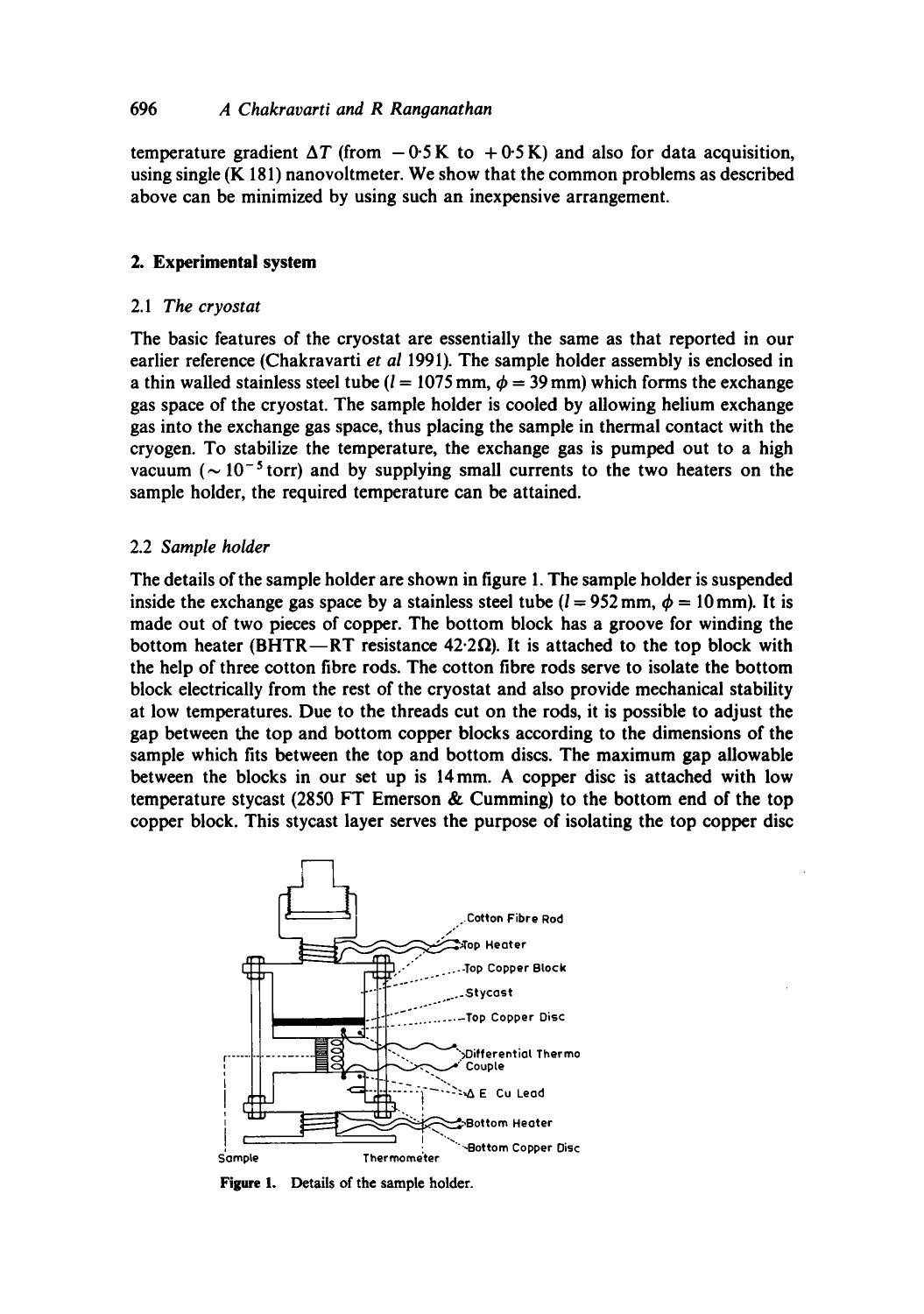electrically from the rest of the cryostat while maintaining good thermal contact with the top block. This precaution is required in order to minimize pick up and noise in the microvolt level signals. Another heater (referred to as the top heater-THTR) of room temperature resistance  $38.4\Omega$  is wound on the top copper block to control the temperature gradient across the sample. A calibrated platinum resistance thermometer (model PT103 from Lake Shore) is embedded inside a hole with GE 7031 varnish in the bottom copper block to control the temperature to an accuracy better than  $\pm$  0.05 K using a temperature controller (model 520 from Lake Shore) which drives the BHTR. The THTR is connected to a standard power supply. In order to measure the temperature gradient between the two ends of the sample, a differential thermocouple (calibrated chromel-gold with 0.07 at  $\%$  iron-chromel) is connected to the two discs near the ends of the sample. The junctions of the thermocouple are embedded in holes in the copper discs (placed as close to the surfaces as possible) with GE 7031 varnish to ensure good thermal contact and electrical insulation. Thermal anchoring has been achieved by winding the chromel wires on the blocks over a layer of GE 7031 varnish. The voltage across the thermocouple is measured by means ofa Keithley 181 nanovoltmeter. Two copper wires (SWG 40) are connected directly to the copper blocks very near the surfaces to measure the voltage developed across the sample because of the temperature gradient. All leads were twisted and taken out through cupro-nickel tubes (separately for  $\Delta E$ ,  $\Delta T$ ) to reduce possible pick up.

#### 2.3 *Electro-optic relays*

The signals from the differential thermocouple ( $\Delta T$ ) and from across the sample ( $\Delta E$ ) are both of the order of microvolts, requiring the use of a nanovoltmeter. We decided to use relays to connect the K 181 meter alternately to the  $\Delta T$  and  $\Delta E$  leads with a very small time gap between the two measurements. This has been done to enable the use of only one nanovoltmeter rather than two such meters ideally required for such measurements. These relays have to provide extremely large insulation between the input and control signals, since the former is of the order of microvolts whereas the latter is in the volts range. It was found that the CD6004 MOSFET switch and available reed relays had too much cross-talk between signal and control channels (of the order of microvolts). Ordinary relays gave sufficient insulation, but the larger coil current caused gradual heating of the whole assembly, leading to about four or five microvolt thermoelectric signals between the relay contacts. Ultimately, instead of going in for expensive mercury-wetted relays (Berglund and Beairsto 1967) we decided to use a low cost LED-LDR (light emitting diode-light dependent resistance) combination, as shown in figure 2 inset. A small piece of stainless-steel tubing is closed at both ends using nylon stoppers. A LED is connected to the stopper at one end. The other end holds a LDR. With the LED glowing brightly the LDR shows a resistance of about 1 k $\Omega$  whereas in the dark its resistance goes above 20 M $\Omega$ . Since the input impedance of the Keithley 181 nanovoltmeter is greater than  $10^{9} \Omega$  in the  $2 \text{ mV}$  range, the 1 k $\Omega$  on-state resistance is a short for all practical purposes. The 20 M $\Omega$  resistance of the off state is also quite small in comparison with 10<sup>9</sup> $\Omega$  and hence the switch should not really be deemed to be open if there is a single connection with the nanovoltmeter. However, if two inputs are present on a terminal of the meter, one with 1 k $\Omega$  impedance and the other with 20 M $\Omega$ , then it is reasonable to assume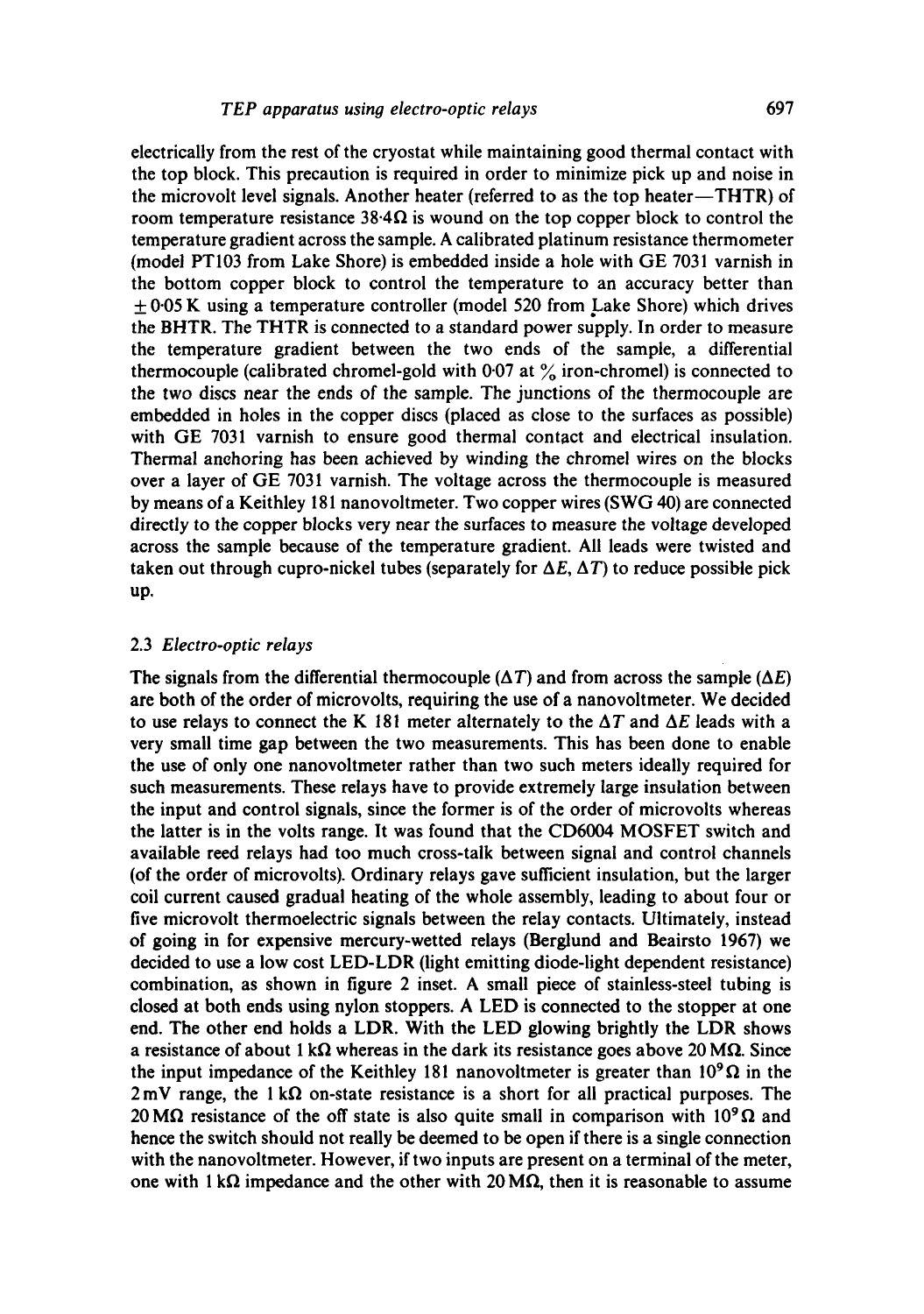

Figure 2. Circuit diagram for electro-optic relays. Inset shows the relay details.

that only the  $1 \text{ k}\Omega$  signal is being measured by the meter, since the  $1 \text{ k}\Omega$  resistance will short any signal coming out through the 20 M $\Omega$  path. We wish to emphasize that contact between the signal side and the control side is only through light rays and cross-talk is extremely low. Parallel pairs of these relays have been used on the  $\Delta T$  and  $\Delta E$  lines in order to reduce the resistance and also to increase reliability and one more relay is used to short the two input leads of the meter in order to facilitate zeroing. The control lines are connected to Port A of the Z-80 PIO in our MFZ-016 microprocessor trainer via suitable buffer circuits as shown in figure 2. It is thus possible to control the relays via software programmes. The voltage developed across the LDR's is  $\sim$  250 nV and remain reasonably constant and so are eliminated on taking the slope of the  $\Delta E \text{-} \Delta T$  curve.

### 2.4 *Measurement cycle and microprocessor prooramme*

A block diagram of the whole set up is given in figure 3. The measurement cycle is as follows:

The measurement is made while warming, so the system is allowed to cool down. The bottom block is now stabilized at the required temperature with the help of the temperature controller. Under this condition the top block will be at a lower temperature and the sign of the  $\Delta T$  voltage will be negative in accordance with our convention of always measuring 'top block--bottom block'. Now a small current is sent through the top heater and the TEP programme (see figure 4 for flowchart\*) is

<sup>\*</sup>The detailed assembly language programme can be obtained from the authors on request.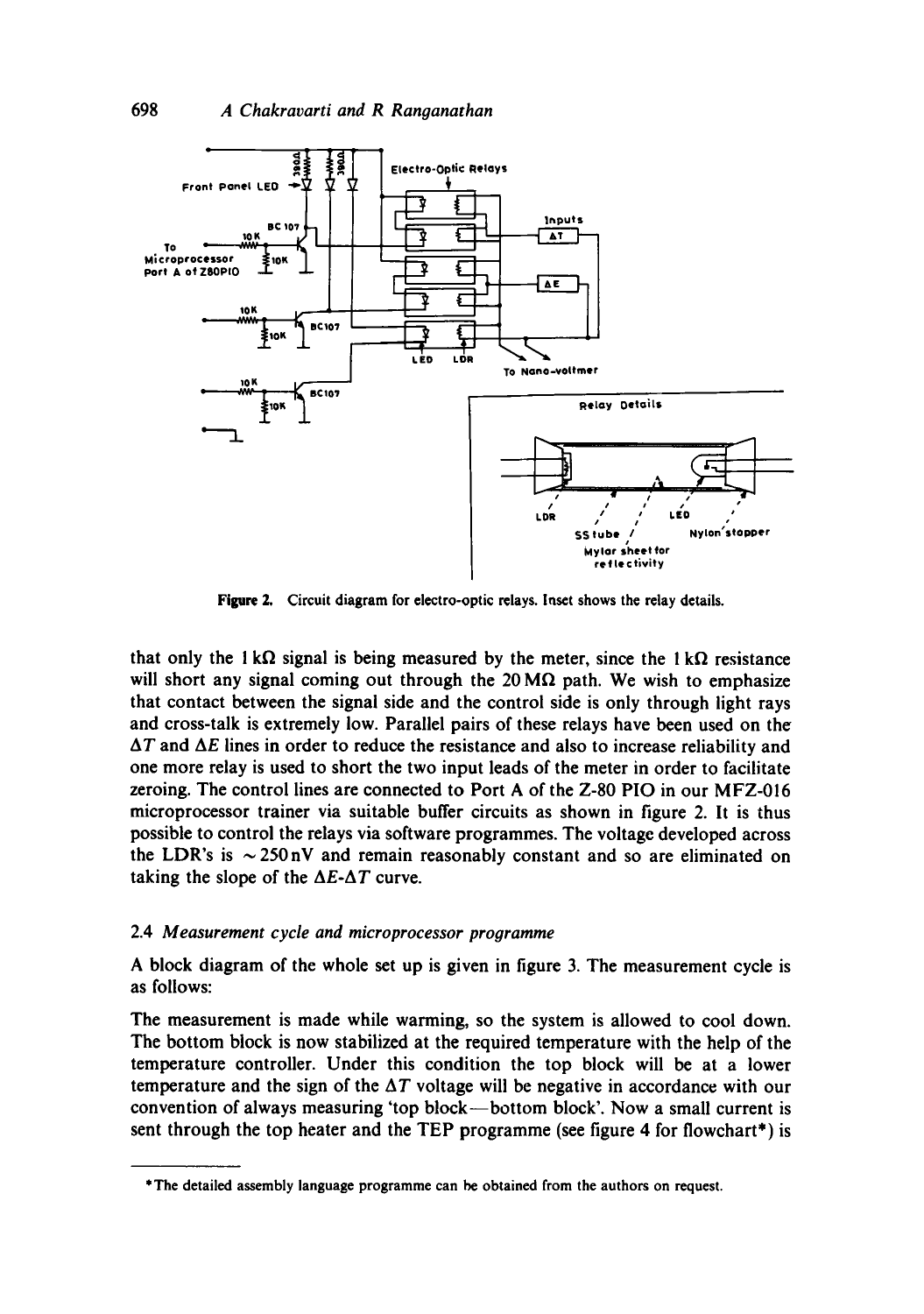

Figure 3. Block diagram of the automatic thermoelectric power experimental set up.

run on the microprocessor trainer. This programme first shorts the inputs of the nanovoltmeter and through the IEEE-488 interface zeroes it. Next the meter is connected to the  $\Delta T$  terminals, a small delay is executed for stabilization and the  $\Delta T$ voltage value is read in via the IEEE interface. If the voltage has a larger magnitude than  $10 \mu$ V (the sign is negative), which corresponds to a temperature gradient of 0.5 K, the meter is shorted once more and the whole cycle repeats. Due to the gradual heating of the top block (at the rate of about a degree every ten minutes)  $\Delta T$  becomes just more than  $-10 \mu V$  after some time. This  $\Delta T$  value is then stored in memory and the meter is connected to  $\Delta E$  and the corresponding value recorded. The next pair of  $\Delta T - \Delta E$  values is taken for  $\Delta T > -9.5 \mu V$ , the programme alternating between zeroing the meter and measuring  $\Delta T$  till the new condition is satisfied. In this way, forty one pairs of values, from  $-10 \mu V$  to  $+10 \mu V$  at 500 nV intervals is read in, corresponding to a sweep of  $-0.5 K$  to 0.5 K about the set temperature of the bottom block. Since the separation in time between successive pairs is much larger than the gap between a single measurement of  $\Delta T$  and  $\Delta E$ , the  $\Delta E$  recorded may be considered to correspond to that particular  $\Delta T$  even though the measurement is not strictly simultaneous. After the data have been taken the microprocessor calculates a straight line least square fit of the  $\Delta E - \Delta T$  data, calculates the mean scattering, eliminates the points that are scattered more than two times the root-mean-square scattering, repeats the calculation with the new set of data and stores the slope, intercept, mean scattering and final number of points in a file in the trainer's RAM. The absolute value of the TEP is then calculated by subtracting the relative thermopower (as calculated from the  $\Delta E - \Delta T$  slope) from the literature value of the absolute thermopower of copper.

The mean scattering and the number of eliminated points gives an idea of the noise in the data and the intercept gives an idea of the thermal equilibrium attained. In our case, if the intercept goes above  $12-15 \mu V$ , we consider the data unreliable.

Once this operation (taking about 45 min.) is over, the top heater is switched off and a new temperature is set on the controller for the bottom block. Generally we allow a gradient of about seven to eight degrees to develop before switching on the top heater. In this way the rate of change of gradient as well as the bottom block temperature is sufficiently stabilized by the time actual measurement startS. Attempts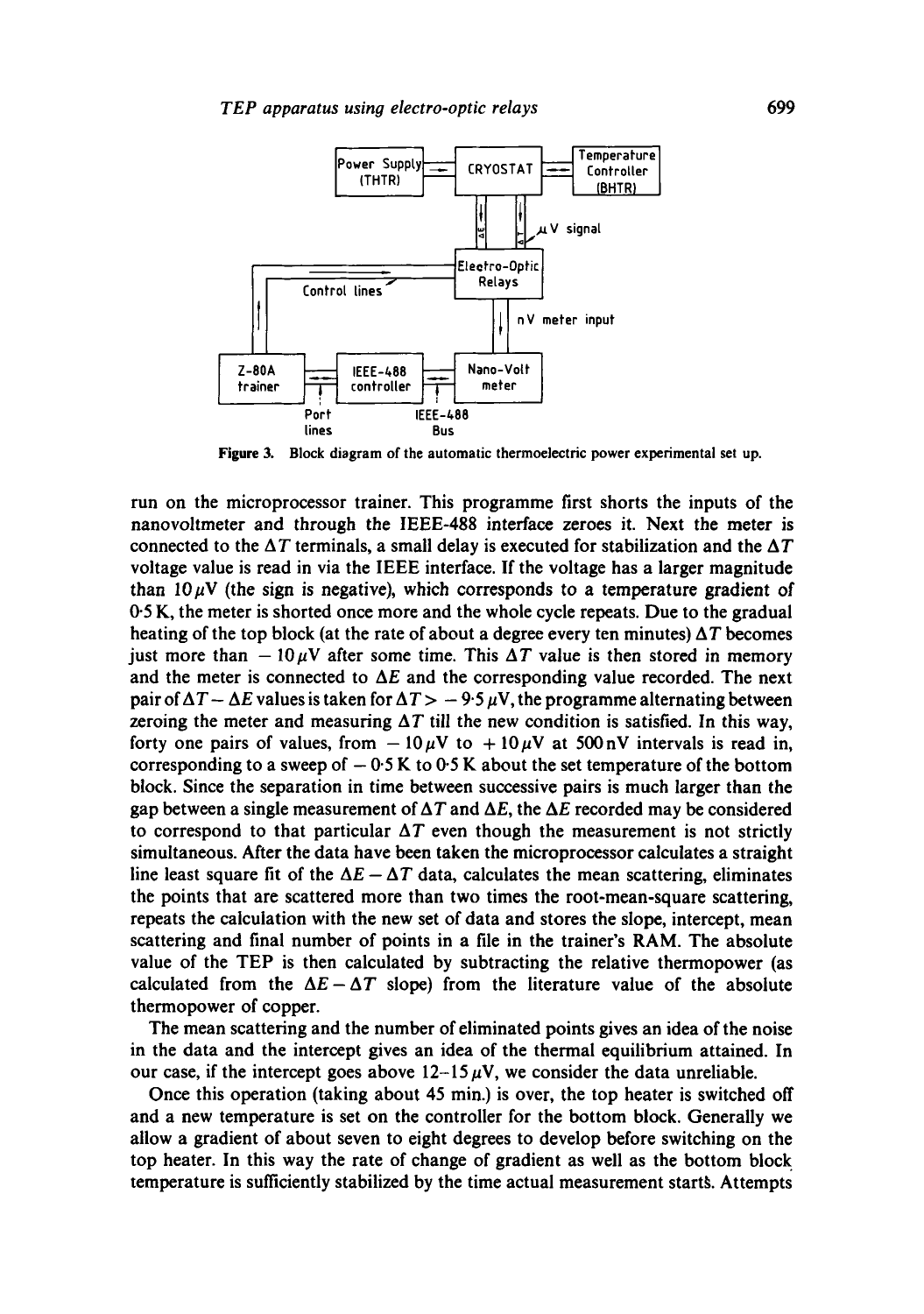

Figure 4. Flow chart for the thermoelectric power measurement cycle.

to reduce the measurement time by starting with lower gradients have led to unacceptably high values of the intercept and erratic results.

If the thermopower to be measured is exceedingly small  $(500 \text{ nV/K} \text{ or less})$ , however, the above measurement procedure is unsatisfactory. This is because on connecting the nanovoltmeter input from  $\Delta T$  to  $\Delta E$ , the input voltage has to decay from about 10  $\mu$ V to about 100 nV. This decay and the stabilization of the meter at these values takes considerable time during which the gradient changes appreciably. Also, the damping and filter functions of the K 181 nanovoltmeter cannot be used if there are large changes in input. To deal with these situations another algorithm has been developed for dual nanovoltmeter measurements, with one meter connected permanently to the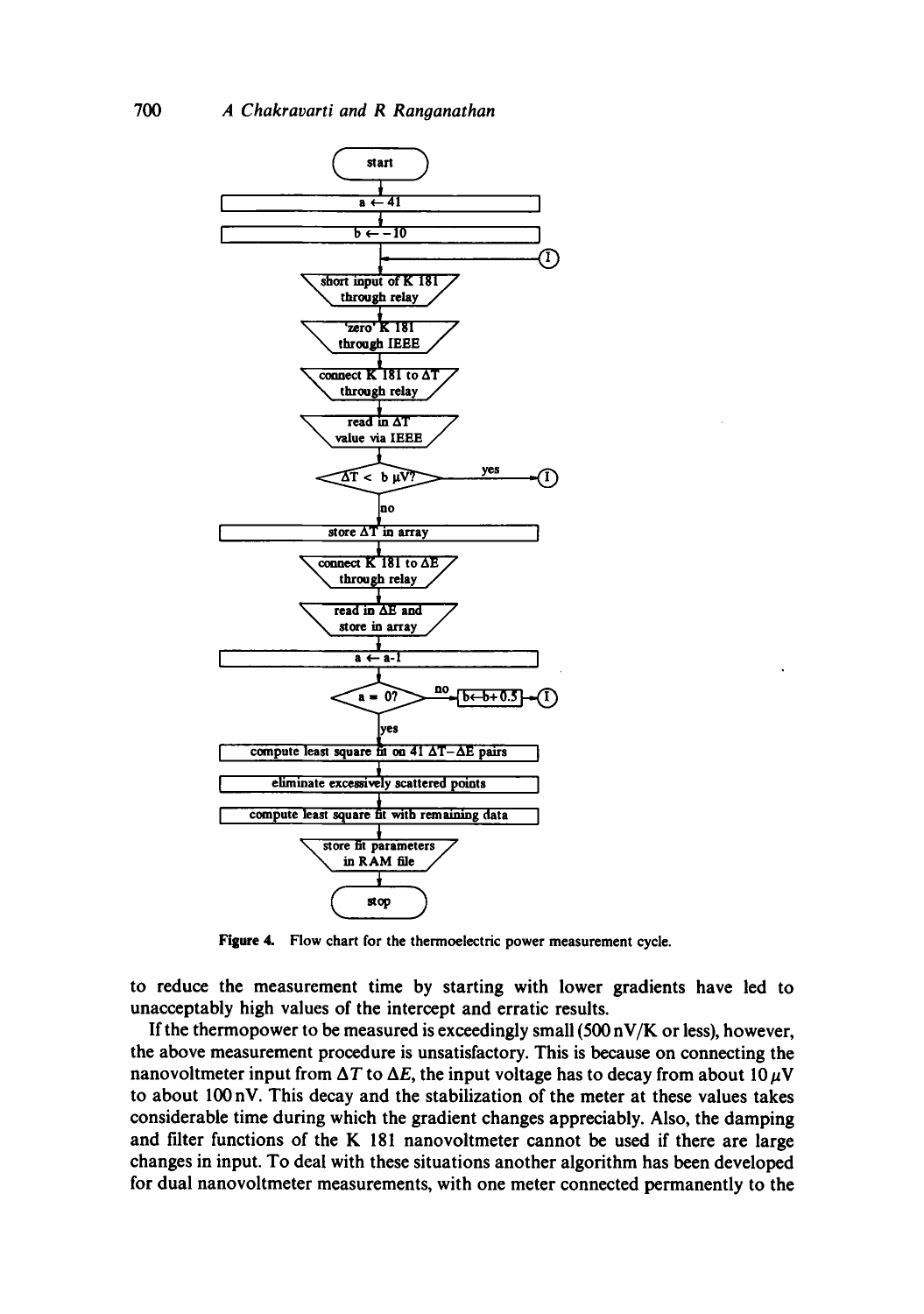

**Figure 5.** Absolute thermoelectric power of  $Bi_2Sr_2Ca_1Cu_2O$  sample. (Each point in the figure is the result of a linear fit of about 41 sets of  $\Delta E - \Delta T$  pairs to estimate the relative TEP).

**AT leads and the other to the AE leads with separate IEEE-488 addresses. The system**  was tested with a specpure nickel sample (6 x 2 mm) and the absolute thermopower was determined within 5% accuracy in the temperature range 56 K to 300 K. The **result of a typical measurement run on a high temperature superconductor sample (Bi4Sr4Ca2Cu4Oy) (Jayavel** *et al* **1991) is shown in figure 5, where the typical**  error is  $\leq 0.08 \mu V$  for the temperature range 73 K to 303 K.

### **3. Conclusions**

**We have described here an automated thermo-electric power apparatus for the first time using electro-optic relays controlled via Z-80A microprocessor for switching**  between  $\Delta T$  and  $\Delta E$  and also for data acquisition with extremely low cross talk, by creating the temperature gradient  $\Delta T$  from  $-0.5$  K to 0.5 K.

# **4. Acknowledgements**

**We would like to thank Mr T K Pyne for his help in instrumentation and Prof. A K Raychaudhuri for his interest. The HTSC work was carried out in collaboration with Prof. P Ramasamy of the Crystal Growth Centre (CGC). One of us (RR) thanks**